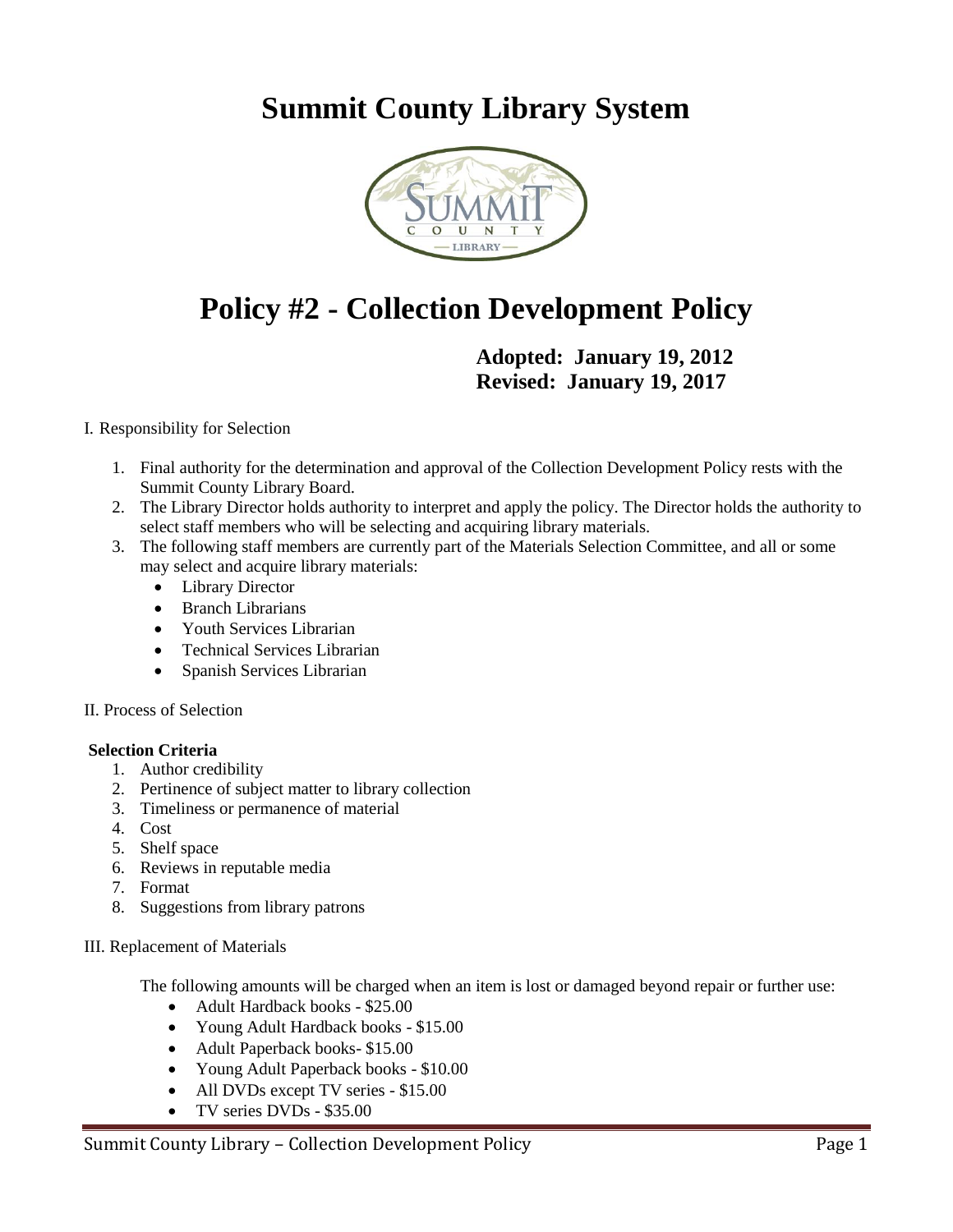- CD sets from *Recorded Books* Adult & Young Adult \$75.00 Child \$50.00
- $\bullet$  All other CD sets  $-$  \$30.00
- Hardback Picture books \$15.00
- Paperback Picture books \$5.00
- Hardback Easy Readers \$10.00
- Paperback Easy Readers \$5.00
- Juvenile non-fiction \$20.00
- Hardback Juvenile fiction \$15.00
- Paperback Juvenile fiction \$5.00

Patrons may replace a lost or damaged item through outside sources, provided the item is the same format and in like new condition.

Library staff reserves the right to adjust pricing when appropriate.

#### IV. Collection Maintenance

- 1. Materials that are no longer deemed useful will be removed from the collection. This determination will be made based on current, accepted library practices.
- 2. An effort will be made to replace essential materials that are lost or damaged.
- 3. Periodicals will not be bound and may or may not be kept for several years.
- 4. Each branch will maintain an inventory schedule.

#### V. Gifts

- 1. All gifts become property of the Summit County Library. The Library Director will make the final decision regarding gifts.
- 2. The library reserves the right to refuse any gift.
- 3. The following items will not be accepted:

Textbooks Magazines Reader's Digest Condensed Books Encyclopedia sets Worn and tattered books Cassette tapes and VHS tapes Pamphlets

- 4. All material donations not used by the library will become the property of the Summit County Friends of the Library.
- VI. Objections to Materials

Patrons may choose to fill out a "Statement of Concern about Library Resources" form. This form can be found in the policy handbook following this page. When a form is submitted to the Library Director the following actions will be taken:

- 1. An acknowledgement of receipt will be made to the patron within one week.
- 2. After review, the Library Director will present the form to the Library Board at their next scheduled Board Meeting.
- 3. The Library Director and Library Board will discuss the concerns.
- 4. Additional staff members may be invited to provide input.
- 5. The Library Board will make the final decision on how to proceed at their next scheduled Board Meeting.
- 6. The Library Director or Library Board Chair will respond to the patron in writing about the final decision within three weeks after Board decision.